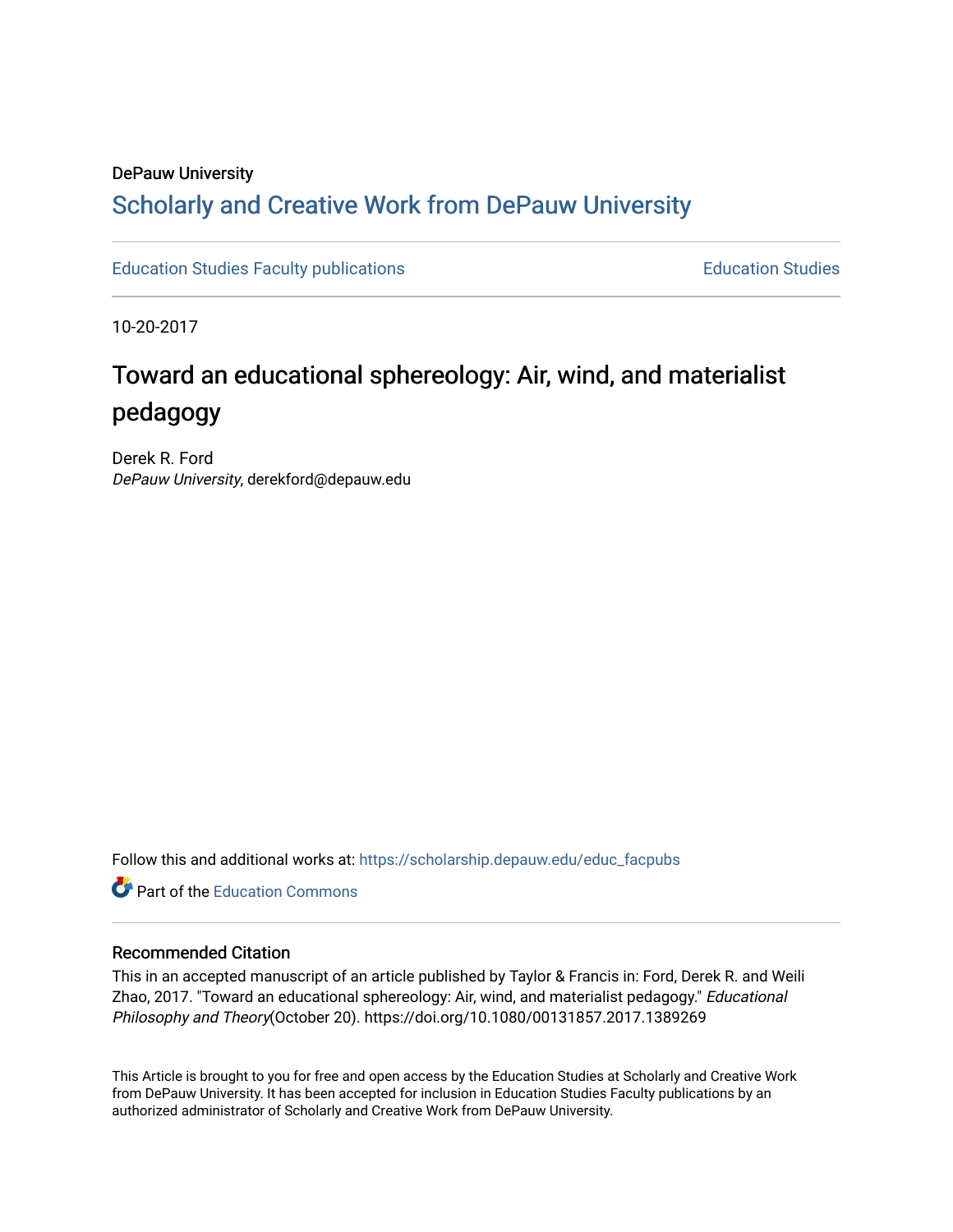#### **Toward an educational sphereology: Air, wind, and materialist pedagogy**

It's not uncommon for people to make reference to atmospheres, including in relationship with educational spaces. For example, teachers often talk about wanting to create particular types of atmospheres in their classrooms: 'risky,' 'safe,' 'critical,' 'transformative,' and so on. And in their evaluations of classes, we have had students mention the atmospheres of our classrooms. They have labelled these atmospheres of ours 'comfortable,' 'cool,' and even 'weird' or 'strange.' If pressed to articulate precisely what we mean by these statements, we might come up short. Oftentimes, that is, the atmosphere is a shorthand term for things that we can't quite explain, and a gesture toward a certain kind of teaching or learning ambience: 'I can't put my finger on it, it was just a tense atmosphere.' In this article, we want to take the notion of the educational atmosphere seriously, as a literal and figurative object, and an object that blurs the lines between the literal and the figural. This, in turn, leads us to explore air as a style of reasoning and bears down on and facilitates particular forms of teaching, learning, and teacherstudent engagements.

In this article, we proffer an educational sphereology by drawing implications from Western and Chinese literature on air and wind, the latter defined as air in movement. We pursue this task in three phases. First, we examine the Western literature to see the possible strings of thought that would help us reinvigorate the element of air/atmosphere as a foundational component of an educational sphere. Second, we historicize the Chinese notion of wind as a style of reasoning which structures the ancient Chinese cosmology, tempo-spatiality, teaching, and governing into a grid of intelligibility. Third, we argue for a bracketing of a trap of philology and a signifier-signified representational logic through reconceptualizing the atmosphere as a thing that blurs the material-figural boundary and that pushes into a new genre of educational life. We assemble these diverse resources not to provide new *ground* for educational philosophy and theory, but to offer aerial axioms for those working to co-produce educational atmospheres.

#### **Sloterdijk's spherical ontology**

Education always takes place in some space, and thus space has always been a central concern for educational philosophy. This has tended to be relegated to concerns of design and architecture, however. Educational philosophers first began to theorize space outside of these confines in the mid-1990s, and Michael Peters (1996) book, *Poststructuralism, politics and education* was the first work that we have found to do so. Drawing on Foucault's assertion that 'space is fundamental to any exercise of power,' Peters surveys the work of a few critical geographers and architects and poses 'a series of theoretical concerns for a critical theory of education that takes space and the politics of space seriously' (p. 95). The primary lesson drawn is that we need to attend to the myriad ways in which space comes to be as a result of political processes. Since then, various educational scholars have taken up Peters' call, which in many ways inaugurated a 'spatial turn' in education (e.g., Ferrare and Apple, 2010; Ford, 2016, 2017; Hung and Stables, 2011; Ringrose, 2011; Usher, 2002; Wubbena, 2017). This literature has attended to space as a social phenomenon that is continually constructed and reconstructed through the lenses of political economy, history, globalization studies, post-structuralism, feminism, post-humanism, phenomenology, and critical pedagogy. This work has investigated the spaces of schools, universities, and classrooms, as well as how these relate to larger spaces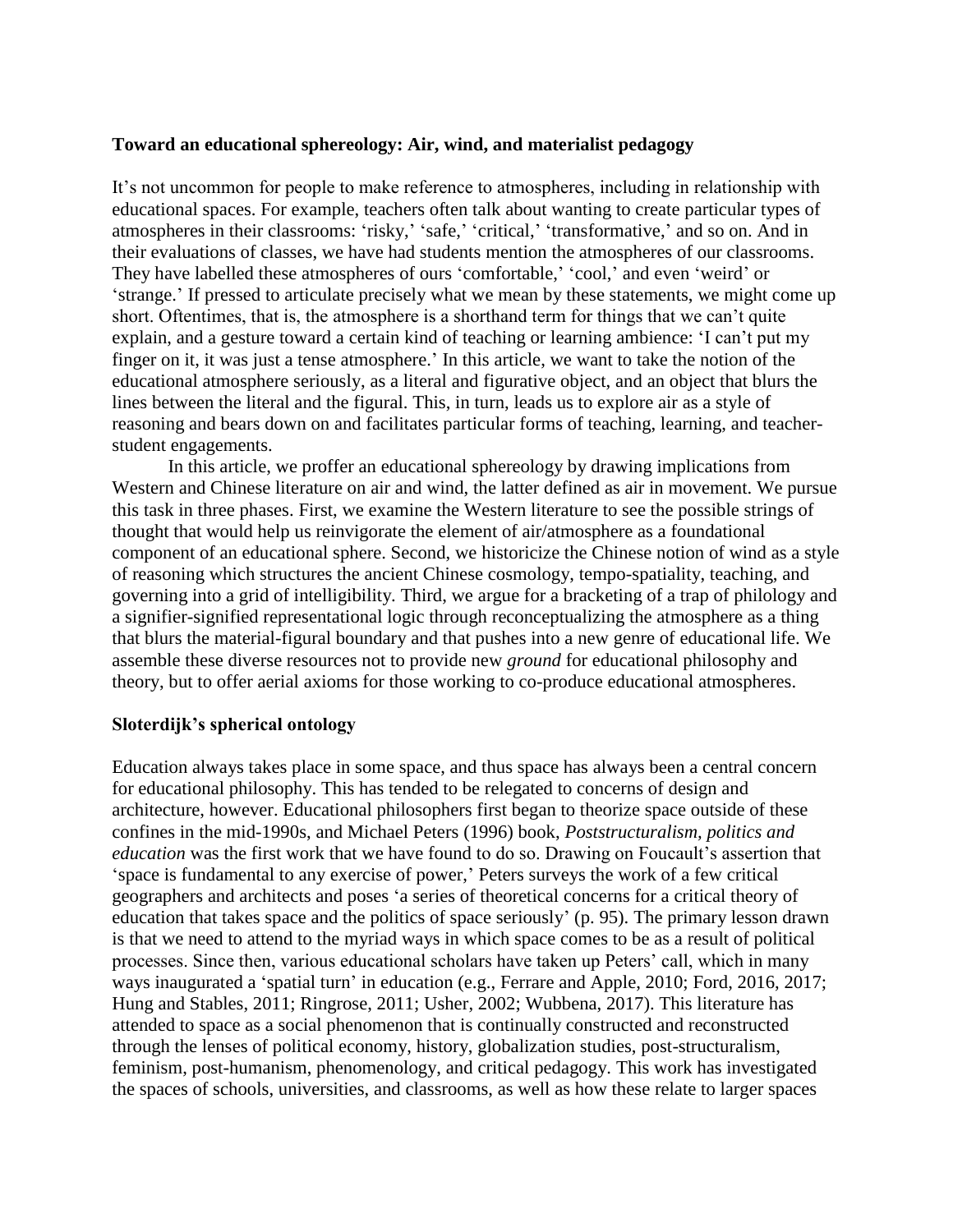(like cities) and spatial processes (like globalization). We locate our project as an extension of this spatial turn, as we move to that which necessarily fills space to make it inhabitable.

To begin this particular project, we want to call on Peter Sloterdijk's theory of spheres, a grand historical narrative constructed in response to a noted absence in Heidegger's notion of *Dasein*. Sloterdijk observes that, while Heidegger addressed *being-in-the-world*, he never accounted for precisely what being is *in* when it is in the world. For subjects are never just *there*, but are always contained *in* something. This leads Sloterdijk to propose his sphereological study of globalization and history, a hypothesis that being-in-the-world is always a being-in-somespherical-form and a being-in-the-air (Sloterdijk and Heinrichs, 2001/2011). At the most fundamental level of abstraction, he argues, spheres are 'air conditioning systems in whose construction and calibration, for those living in real coexistence, it is out of the question not to participate' (Sloterdijk, 1998/2011, p. 46). He contends that these systems are foundational in social construction, but that while 'humans create their own climate,' they don't to so 'according to free choice, however, but under preexisting, given, and handed-down conditions' (pp. 46-48).

This last line, of course, resonates with Marx's (1963) famous assertion that humans 'make their own history, but they do not make it just as they please… but under circumstances directly encountered, given and transmitted from the past' (p. 15). The point is that for humans to *be* they must participate in the co-production of spheres *in which to be*, and that this coproduction will take place under actually-existing realities, not fantastical or idealistic projections. In fact, spheres arise in part as responses to those conditions. As Sloterdijk (1998/2011) remarks,

for humans, being-in-spheres constitutes the basic relationship—admittedly, one that is infringed upon from the start by the non-interior world, and must perpetually assert itself against the provocation of the outside, restore itself and increase. In this sense, spheres are by definition also morpho-immunological constructs. Only in immune structures that form interiors can humans continue their generational processes and advance their individuations. (pp. 45-46)

Viewed in terms of a sphereological process then, globalization is not a formation that was initiated or even accelerated in the 20<sup>th</sup> century (usually located in academic literature around 1948), and it isn't the result of intensified networks of communications, high-speed transportation technologies, or new forms of political association. Globalization rather begins 'in the rationalization of the world's structure by the ancient cosmologists, who were the first to construct with conceptual, or rather morphological seriousness the totality of the existent in a spherical form, and presented this edifying construct of order to the intellect for viewing' (Sloterdijk, 2003/2013, p. 8). Broadly speaking, Greek thought conceived of the universe as a whole, as a finished totality. The earth was placed in the center of this whole, where it was protected by the cosmos. This phase of spherical globalization was followed by terrestrial globalization, when the earth, not the cosmos, took center stage as the sphere containing life. Whereas celestial globalization can be defined as the rationalization of the universe via reflection, terrestrial globalization can be defined as the rationalization of the earth's surface via exploration and discovery. Increasingly, thought turns to smaller and smaller spherical forms. As we enter the global era, the great world interior takes center stage. The embryo of this is the Crystal Palace, built in Hyde Park in London in 1850, and opened to the public the next year. The Crystal Palace, designed by Joseph Paxton, housed the Great Exhibition of 1851.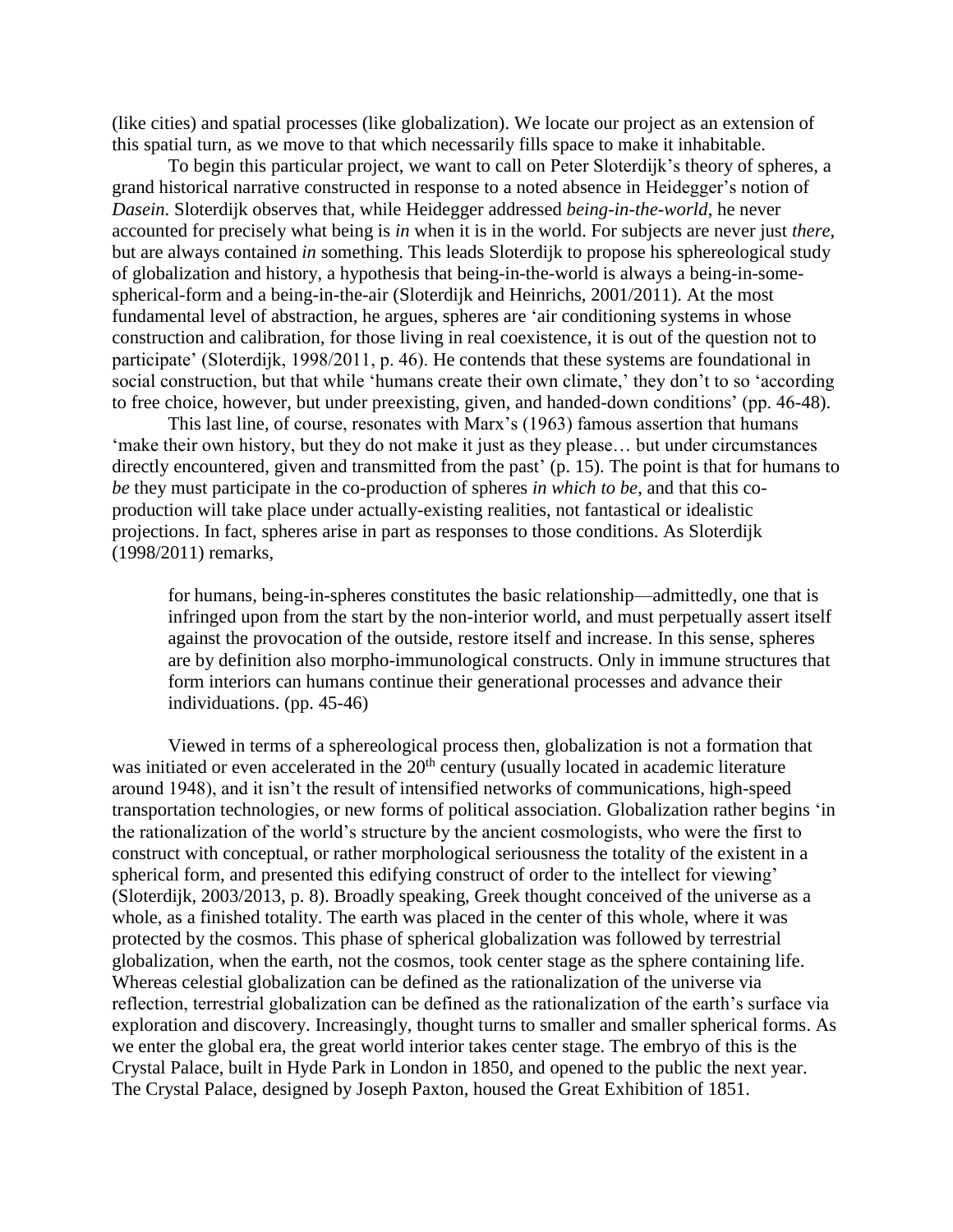Constructed with plate-glass and cast-iron, it was literally an immense interior encompassing 990,000 square feet. Inside, the latest inventions of the industrial era sat side-by-side with works of art, wildlife, flora, and fauna. It was an attempt to create an all-encompassing sphere, of bringing the globe totally inside. This immense interior heralded the idea that 'social life could only take place in an expanded interior, a domestically organized and artificially climatized inner space' (p. 171).

As Marie-Eve Morin (2009) insists, however, to understand our contemporary era one must also understand the relationship between the worldly interior and *foam*: 'While the worldly interior… is a singular and comprehensive concept that describes the situation for globality as a whole, the notion of foams… emphasises the irreducible plurality of the space of the 'globalised interior'' (p. 63). If the world interior, represented by the Crystal Palace, is an expansive, allencompassing one—an *absolute* expanse—then foam is the formation of myriad intersecting spheres within the world interior—the renegotiation of *relative* space. The transition from the terrestrial sphere as an object of intervention to foams occurs at the height of modernization, when 'air supply ceases to be an unproblematic premise of life processes and enters its technological stage' (Slotderijk, 1999/2014, p. 964). Foam is, generally speaking, the conglomeration of individual bubbles. Each bubble has its own microclimate, its own air conditions, its own atmosphere, and yet these bubbles share walls with each other, intimating a 'co-fragility' of being. We construct the bubbles comprising foam to escape the bad air, but can never create a pure inside (as we construct our spheres in those conditions handed-down to us from the past and outside).

The classroom for us stands as a microsphere, as a representative educational bubble within a conglomeration of foam. Conceptualizing it as such turns our attention to the productive and active roles of actual and metaphorical educational atmospheres. The classroom is an ephemeral sphere, one that enables and is sustained by the encounter. Classrooms give immunological protection from the outside at the same time as they aim toward their own bursting and absorption into that outside, as its walls collapse and lean into other bubbles in the foam-structure. Year after year, multiple atmospheric bubbles are co-produced in the same absolute space of the classroom as different bodies occupy them, as social transformations take place within the school and society, and as different pedagogies materialize within their shifting walls. While Sloterdijk's sphereology provides a useful frame for the classroom atmosphere, it remains somewhat abstract and technological. How is it that, as the interior of the classroom contains us, we also contain others? What is the relationship between outside and inside? Why, other than issues of health and quality, is air so important in the bubble of the classroom? Moreover—and tying these questions together—what might a pedagogical theory that attends to the classroom atmosphere or educational atmosphere look like, and how might this theory help us reconceptualize the space of the classroom? To respond to these questions, we weave together the thought of Luce Irigaray, Marshall Berman, Teresa Brennan, and Confucius. Through the first two theorists we construct the literal components of the classroom atmosphere, and through the latter two we construct a wind-pedagogy praxis oriented toward the maintenance of the classroom bubble and educational atmosphere.

#### **Aerial education**

Luce Irigaray (1983/1999) conceptualizes air as not only an envelope that contains and protects, but as a constituting and enabling materiality. Like Sloterdijk, her theorization emerges as a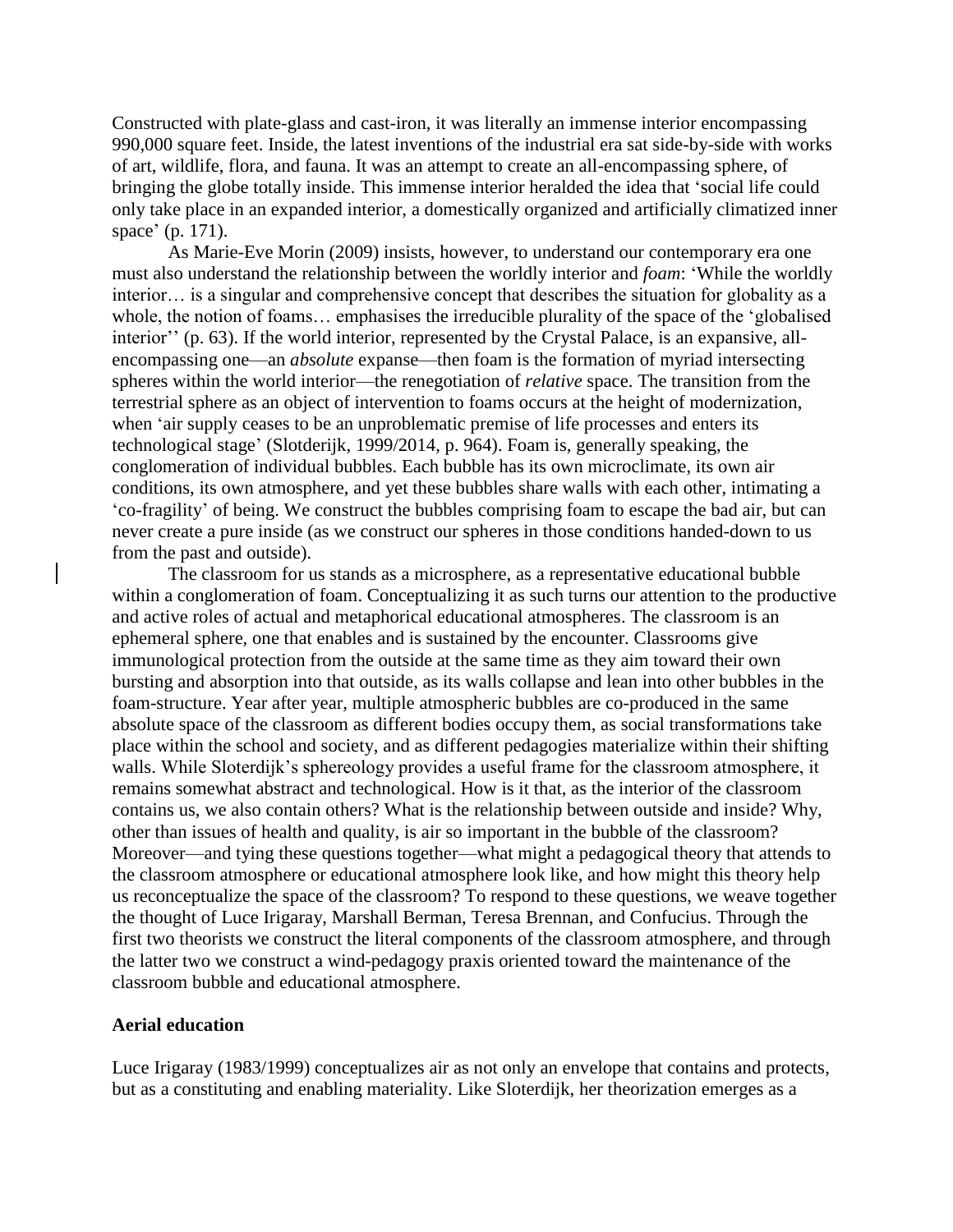critique of Heidegger, although her critique builds on the absence of sexual difference in beingin-the-world. Her book, *The forgetting of the air in Martin Heidegger* is framed as a critique of Heidegger's insistence on the ground as the base or foundation of Being and beings, as that which enables thought. Irigaray charges Heidegger of forgetting a range of elements, including air. She insists that it is foundationally air, and not the ground, that is the basis of being-in-theworld.

But light comes about only in virtue of the transparent levity of air. Light presupposes air. No sun without air to welcome and transmit its rays. No speech without air to convey it. Day and night, voice and silence, appear and disappear in air. The extent of space, the horizons of time, and all that becomes present and absent within them are to be found gathered together in air as in some fundamental thing. (p. 166-167)

Air is that which encircles, closes in on, and defines the ineffability of being, and that which from being springs; it is the 'condition of possibility, the resource, the groundless ground' (p. 5) of being. Irigaray poses the air as both a thing and as a representative of feminine sexual difference, for it is the woman who gives air in the first instance as 'fluid matter carried by the blood she gives' to the fetus (p. 28). It is the woman who gives first by giving air, the air that in turn allows for the human to enter into the vast expanse.

For the purposes of this article, we are mostly concerned with the effect of prioritizing the air for educational philosophy. The primary move this helps us make is one away from metaphysics and toward a fluid, dynamic, open, and opaque materialism. Air is, after all, a material necessity that sustains life; it has a chemical composition, we can delineate its components, break it down (although it is never just a simple matter of combinations of oxygen and nitrogen). We can trace it and the networks it creates. Yet as a groundless element, air constantly and endlessly eludes us. It is 'irreducibly constitutive of the whole,' yet it 'compels neither the faculty of perception nor that of knowledge to recognize it. Always there, it allows itself to be forgotten' (p. 8):

The being never enters into presence in the same air…nothing ever occurs in the same place, that in each instant man changes his air, that he disappears-reappears all the time, that his becoming obliterates, and, moreover, corrupts, the air where he takes place, the air thanks to which he entered into presence. (p. 163)

Irigaray insists that the air escapes our comprehension and is, in the last instance, truly unrepresentable, it is an opacity instilled in the heart of being and one that keeps the heart beating. However, while she is correct that Heiddeger neglects the air, it is clear that Irigaray takes the air for granted, as something that is always-already there, and this limits a materialist approach to the air, for the air is never just there but is always the result of production. There are times when the air is not there, when it is withheld and sucked out (for example, in chemical weapons attacks, in instances of choking, etc.). Thus, while Irigaray helps us consider the air as a foundational component of life and thought, we have to turn elsewhere to develop a materialist approach, to consider how political economy and historical forces produce the air.

For Marshall Berman the air encompasses all manner of social transformations, providing a figure for understanding modernity in its richness and antagonism, its potential and hazard. Picking up on Marx and Engels' line about how, in capitalism, 'all that is solid melts into air,'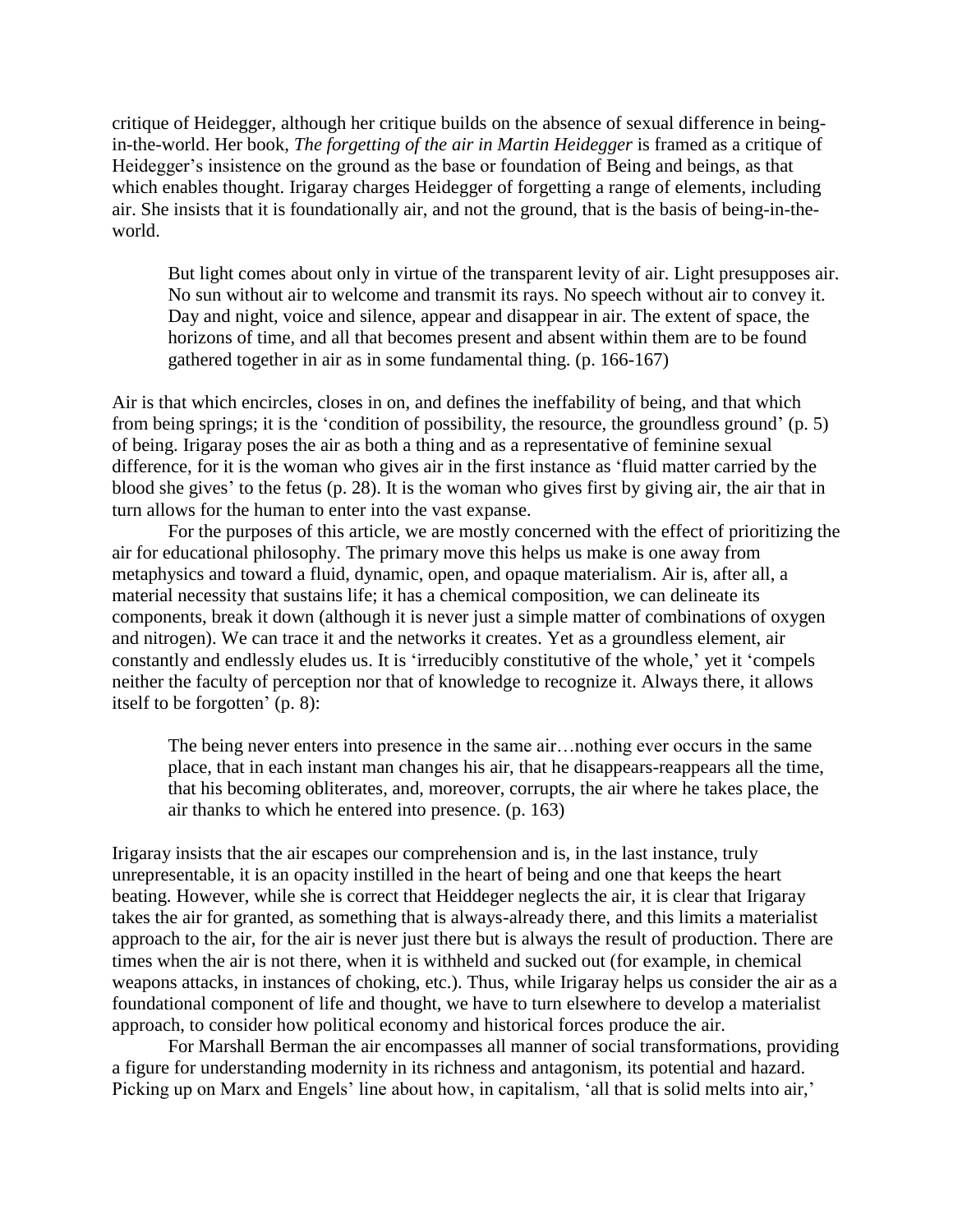Berman (1982) articulates a melting dialectic that 'pulls like an undertow against the more 'solid' Marxian visions we know so well' (p. 89). Capitalism doesn't constantly transform just the means of production, he writes, but also social relations themselves. As such, in order for individuals to survive we must ourselves become fluid. This creates an openness that can breed revolutionary potential, for as we become used to, and even begin to desire, constant change, why would we conform to the permanent roles assigned to us by bourgeois society? In the world of capital, we become 'dimly aware of all we might be together, ready to stretch ourselves to grasp new human possibilities, to develop identities and mutual bonds that can help us hold together as the fierce modern air blows hot and cold through us all' (p. 129). Berman calls on the air as a metaphor for modernity, capitalist development, and revolutionary change. Thus, he gives us a materialism that emphasizes the productive forces, but we still need to read it through Irigaray's aerial materialism. If all that is solid melts into air, where does the air go in turn? The air never disappears, it isn't annihilation or negation; it is something that contains us, enables us, allows being to subsist, facilitates encounters. When capital insists on melting the present into air, the present isn't obliterated, but rather adulterated, transformed. Here, we see that the classroom atmosphere cannot be disconnected from the outside, that the bubble or microsphere of the classroom isn't impermeable.

As we enter into the classroom we may note a change in the atmosphere, and Teresa Brennan's (2004) theory of affect helps us account for this. We not only *feel* the atmosphere, it literally enters into us. 'My affect,' she writes, 'if it comes across to you, alters your anatomical makeup for good or ill' (p. 74). Through smell, the other enters into our body. As one paradigmatic example, Brennan cites pheromones, faint excreted chemicals that communicate various things like excitement or fear to others (and are distinguished from hormones in that they act as *external* communicators). Pheromones 'act as direction-givers which, as molecules, traverse the physical space between one subject and another, and factor in or determine the direction taken by the subject who inhales or absorbs them' (p. 75).

The idea that the subject is invaded or traversed by others is one of her key arguments. Brennan gives the example of walking into a room filled with the affect of anxiety. Upon entering this room, she breathes this anxiety in: 'Something is taken in that was not present, at the very least not consciously present, before' (p. 68). Through the breathing-in of affects, others and the social enter into one's blood and one's makeup. Making a turn to linguistics, Brennan notes that the Spanish phrase '*Lo siento*' means both 'I feel it' and 'I'm sorry,' and that the French verb, *sentir*, means 'to smell.' She suggests that undergirding these two translations is 'either that because we once knew that we felt the other's feeling by smell or because the body knows it still and seeks the word that will best describe its operations' (p. 149).

In visiting the history of the clinic, Brennan concludes that analysts have been acutely aware of the transmission of affect. She quotes Christopher Bollas's reflections: 'Or a patient may be so overwhelming, my anxiety so high, that I am more a creature of my respiratory system' such that 'I may be working with someone in my soma—in the stomach, the back, or in my respiratory system (p. 28). In linking his reception of affects to the respiratory system, Bollas is highlighting the central role that air plays in their circulation, linking the inhalation of the air to being taken hold of by others, and returning us once again to the co-construction of spheres and the handed-down circumstances under which such production takes place.

#### **Moving to the Chinese Wind as a Style of Reasoning**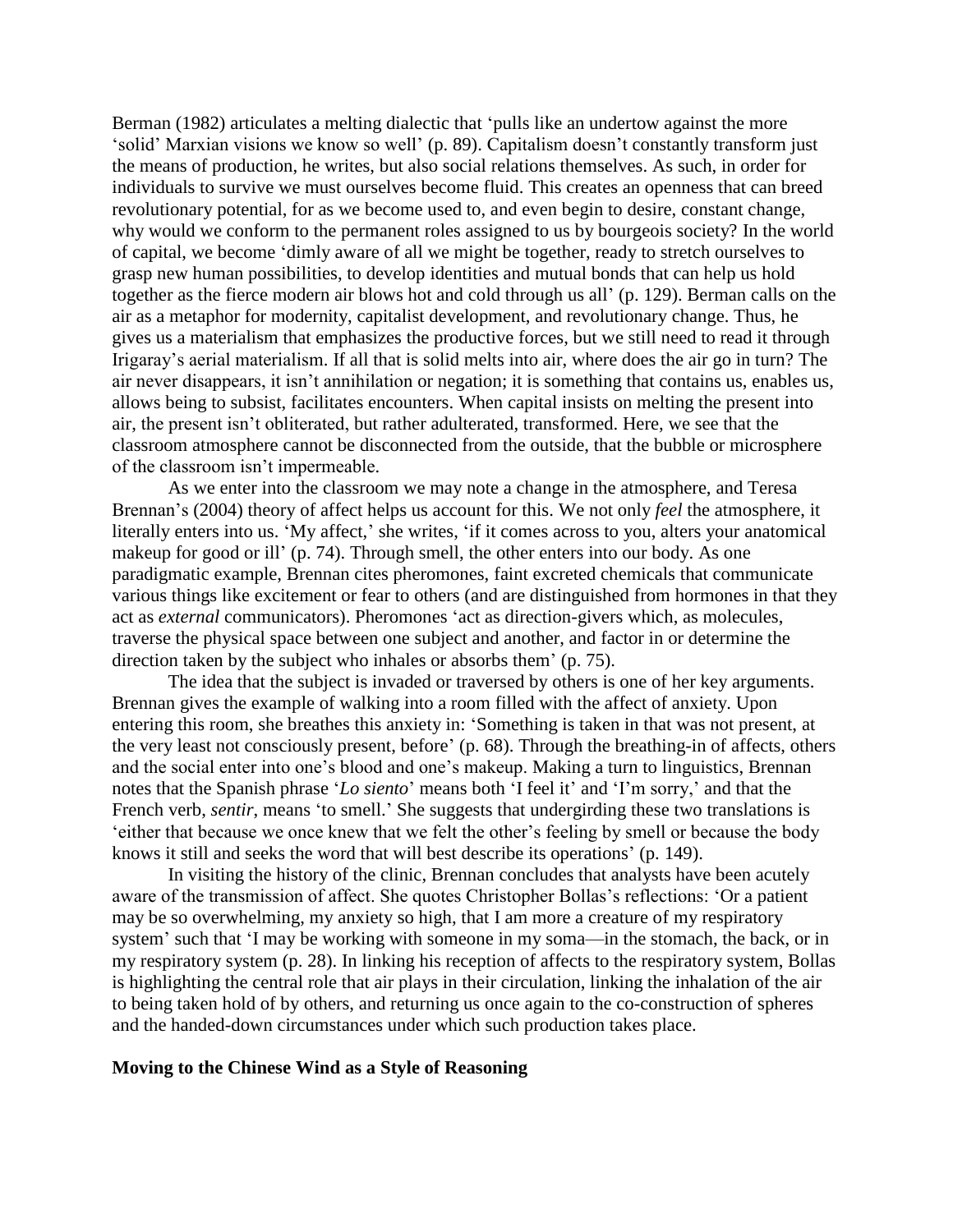So far we have drawn upon some Western literature to understand air as the literal and metaphoric components of any educational space, and as our first gesture toward building a dynamic air pedagogy. As compared to air as a literal-figural object, we now move to further philosophize air in relation to educational space as *air in movement*, giving rise to a new form of *wind*. In particular, we leverage the Chinese notion of 'wind' as a material, metaphorical, and more importantly as a *style* of reasoning that construes and constructs the Confucian space of teaching, learning, and teacher-student engagement in its broadest sense. In so doing, we hope to explicate and historicize a physical-metaphysical wind, a wind-pedagogy, as a particular cultural mode of thinking which provides important implications for and enriches the construction of an educational microsphereology built upon a Western air conditioning.

Wind is most popularly defined as 'wind in movement,' morphologically reminding us of the gentle spring breeze, the angry storm wind, or the biting winter gust. Cross-culturally, wind connotes a life-generating force-breath-spirit, a sign of bodily sickness and healing, and a natural-turned-cultural concept (Dallair, 2011; Hsu, 2007). However, the Chinese 'wind' enunciates much more than the above literal or figural definitions. As a cultural style of reasoning and as something even primordial than *qi*, the Chinese wind blows into the domains of space, agriculture, education, politics, poetry, and the medical body (Kuriyama, 1994). Defined as 'wind blows, and insects get germinated, hatched, and transformed within 8 days' (*Shuowenjiezi,* the first comprehensive Chinese dictionary), 'the fascination of the Chinese winds lay in their power to *transform*' (Kuriyama, 1994, p. 23, emphasis added). With this *transformational* sense, the wind connects Confucian teaching, governing, space, and body into a grid of intelligibility, ordering the ways Chinese teaching, learning, and teacher-student relation have been thought about and acted upon over the past two millennia. In this sense, we argue this Chinese 'wind' can be viewed as a signature language of Chinese Confucian education, similar to the notion of *Bildung* for German education.

This Chinese wind-education association has gone largely unnoticed inside and outside of China. This neglect is in part due, we suspect, to a modern representational style of reasoning. Even though discourses like *school wind, teaching wind, learning wind, party wind, and social wind* are prevalent in current China, they are mostly interpreted as linguistic metaphors, transliterally meaning *school atmosphere, teaching manners, learning styles, party morale, and social ambience*. The beginnings of a project of reclaiming wind-education—inspired by Heidegger and Foucault's thinking on language and discourse—have already been initiated. This project has discovered a wind-education interlock in Chinese thinking, which was found to be traceable to Confucius' educational vision as expressed in the *Book of Change* (Zhao, in press). This article, then, can be seen as a further theorization of Chinese wind and wind-education that not only digs deeper into Confucius' educational philosophy, but that also finds affinities and points of continuity between Chinese and Western pedagogies.

Please note we are exploring Confucian teaching and learning in a broad sense. Confucian learning is about becoming a noble and exemplary person (*junzi*) through life-long stone-cutting-like cultivation, through which those successfully cultivated can become scholarofficials to help govern others, the society, and universe. As Han (2013) puts it, Confucian human learning interlocks with, (re)-produces, and (re)-structures Confucian state building, and 'the Confucian state was a large-scale metaphorical school, on a different scale to the modern concept of the school as an institution, where the ruler-subordinator relationship was re-framed to that of the teacher-learner' (p. 57). Henceforth, Confucian teaching and learning are much broader than the modern delimiting psychology-cognition-based learning of individuals (Jarvis,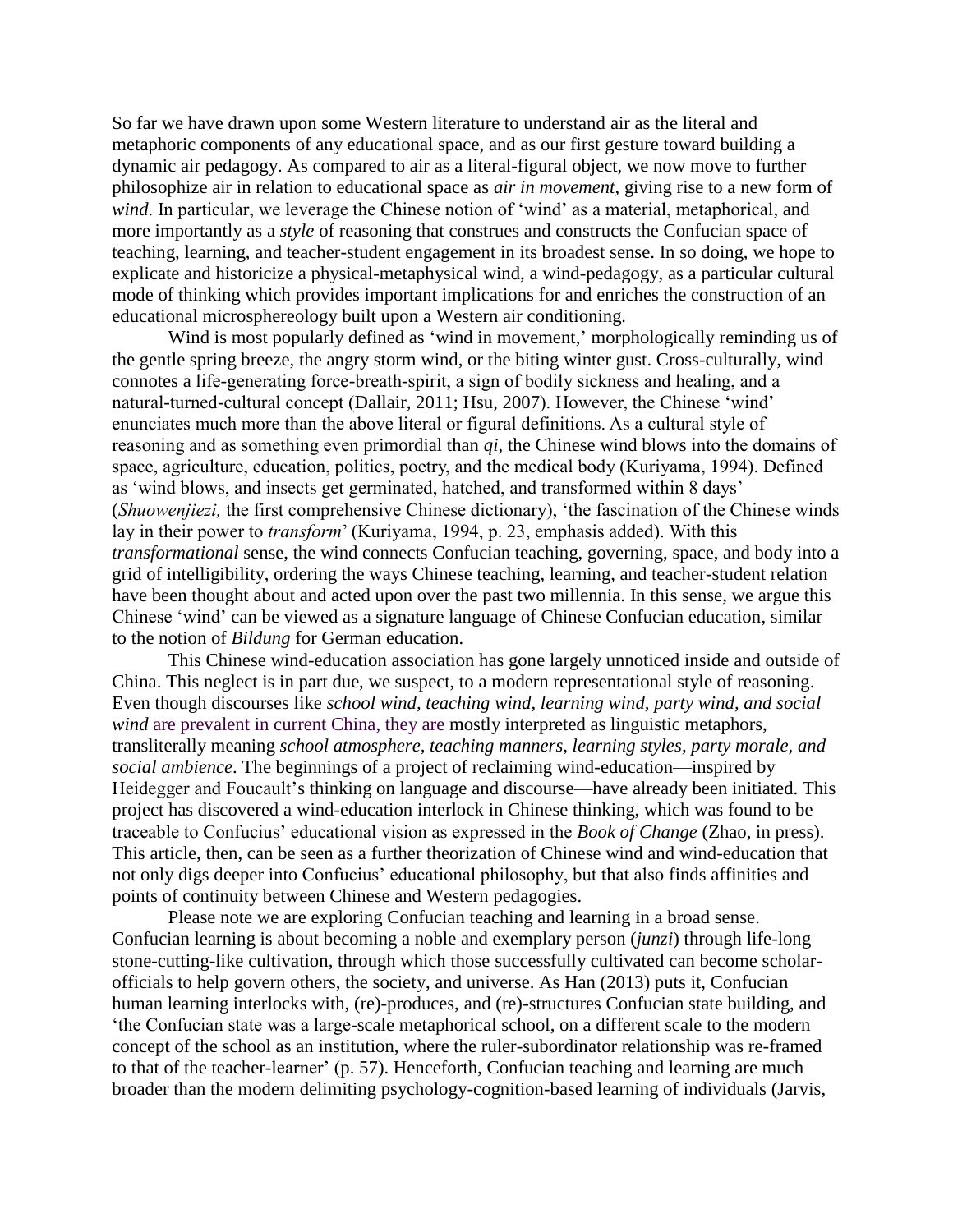2010). With this clarification, we explore two questions. First, how does the wind-style reasoning construe and construct ancient China's thinking on cosmology, tempo-spatiality, teaching, and governance? Second, how is it possible to materialize and prioritize wind and air as a genre of engagement in such a way as to reinvigorate their historical materiality in spatializing current education?

### **Ancient Chinese Wind-Grid & Confucius' Wind-Pedagogy**

The early Chinese culture features a 'correlative thinking' component (Graham, 1996) which, among other things, correlates the cosmological changes with human governance (Wang, 2000). The Chinese 'wind' provides a unique point to unpack such correlative thinking as the former grids ancient Chinese reasoning on tempo-spatiality, musical tones, song-poetry, teachinggovernance, and cultural ambiences. To the extent that such a correlative style of thinking breaks apart a Western principle of ordering and classifying things (Foucault, 1973), we unpack this Chinese wind-grid not only to explicate its significance for rethinking educational air, space, and pedagogy, but also to explode the natural-cultural and material-conceptual boundary tropes.

First of all, the Chinese wind explodes a natural-cultural boundary. As a material *thing*, say, the breath exhaled by the universe, wind functions as a vitalizing force in that when winds blow in their proper seasons, the creatures of the world are able to procreate and grow (*The Book of Changes*). Furthermore, the material wind surrounds, contains, imprints on, and makes humans into relate-able subjects in a shared interior such that humans are geographically tempered and toned. The Han Dynasty book, *Records on Geography* (around 93 AD) says

people have strong, soft, tempered and hurried tones and sounds which are concomitant to the natural wind and qi of the local water and earth. All this is called wind. Likes and dislikes, taking and giving, moving and rest are dependent upon the feelings and desires of the rulers and so are called customs…. Sage-rulers are supposed to transform it by harmonizing temperedness and hurriedness, thus centralizing the strength and softness. Confucius says that 'changing winds and transforming customs, nothing works better than music.' (Cited in Lewis, 1990, pp. 215-216)

This narrative not only depicts a correlation between the natural winds, qi, water, earth, and the human temperaments, but also delineates wind as a space where the state of teaching and governing encounter each other. Material winds and qi get into the human body and mold the bodily temperament, which is in turn expressed in the form of music or song-poetry. In other words, geographical winds, human temperaments, and cultural ambiences are constitutive of one another, and by listening to the regional song-poetry one can tell its subjects' temperaments and cultural ambiences as an effect of the state-teaching and governing. For the example, the Zhou kingdom sends music masters-officials to *collect the winds* from the local areas and adapt them into the Zhou imperial court ritual music so that the royal rulers could *observe the local winds* and henceforth know the local cultural ambiences.

Second, this wind-song correlation foregrounds the Chinese wind not merely as a thing or concept, but as a governing style of reasoning, which also correlates and structures tempospatiality and state governing in early Chinese thought. Specifically, there are eight winds, eight spatial directions, eight musical tones, and eight sub-seasons, all ordered along a corresponding principle. The eight spatial directions—east, southeast, south, southwest, west, northwest, north,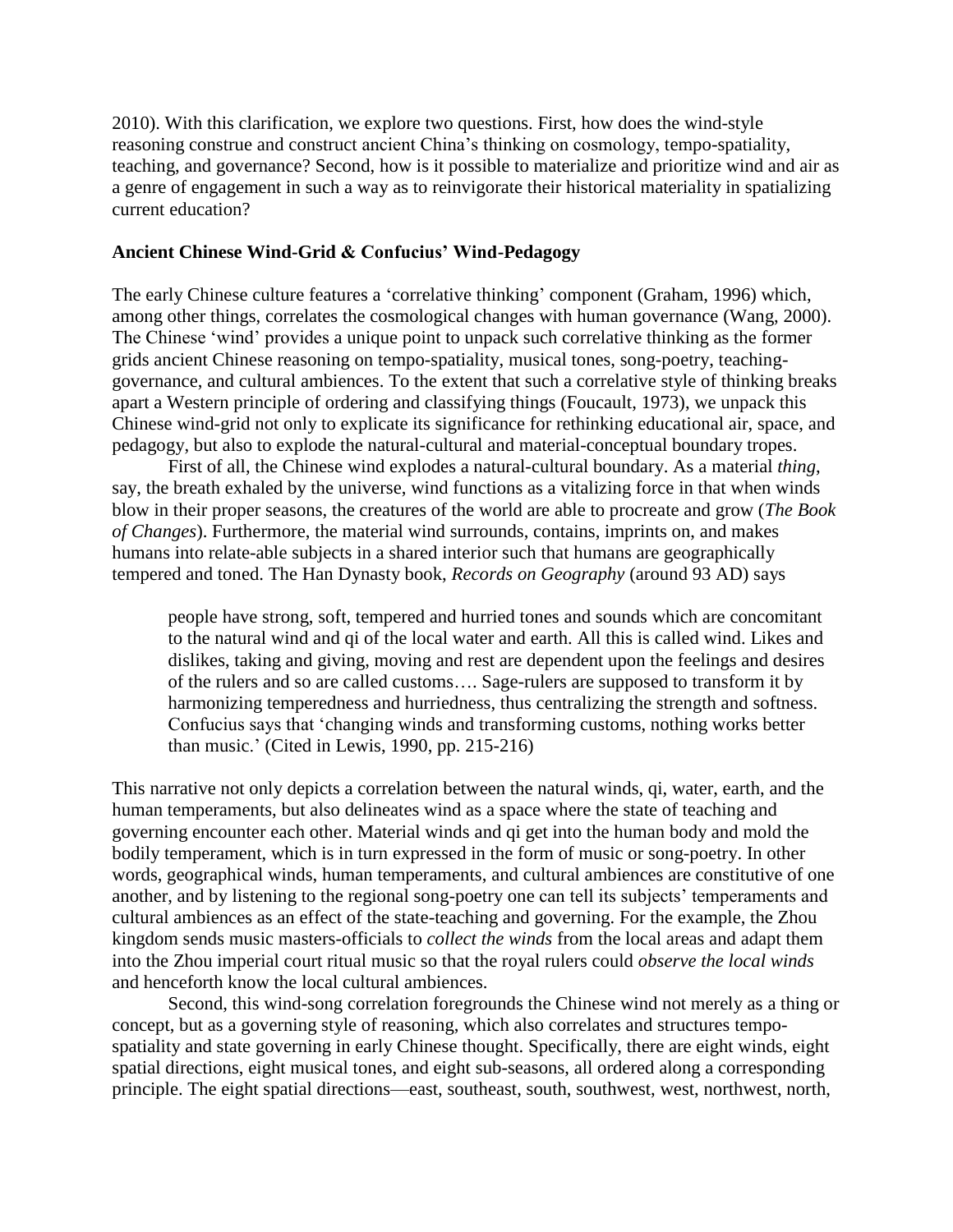and northeast—blows eight different kinds of wind, each wind ruling a sub-season (around 45 days). For example, the first 45 days of the new year that is ushered in by the full moon are ruled by the northeast wind, with each subsequent period of 45 days being governed by one directional wind moving clockwise around the compass. In this way, the ordering of wind is set up, and the nature of myriad things are established, each has its own duties and should not interfere with each other (*Baihutong-bafeng*). From this we can draw a wind-grid that structures and correlates calendrical timing, space, musical tones, and human activities such that humans are to follow, be attuned to, and co-respond to cosmological changes.

Third, the correlation between cosmological winds and human governance is further embodied in Confucius' educational vision built upon an image of wind blowing over the earth. This image comes from a specific Yijing hexagram, named guan (observation), which depicts a scenario of a King with a big head performing a highest-ranking ritual in front of his observing subjects. With that, Confucius adds one commentary statement and envisions it into an ideal teaching and learning movement. Confucius builds his vision on four themes or conditions (Zhao, 2017). First, the King-teacher is an exemplar of virtue. Second, this observation is multilayered with the King observes the Dao movement on the top and the subjects observe the King from below. Third, both layers of observation follow a modeling and imitating principle. Fourth, it is the transformational sense of wind that Confucius mobilizes as an image and effect of his teaching-learning movement. This is what we mean by Confucius' wind-pedagogy.

With the above unpacking, we bracket wind as a material thing and a modern linguistic signifier. Rather, we problematize the historical-cultural construction of wind as a style of reasoning which orders the material wind as it is and in relation to tempo-spatiality, music, songpoetry, teaching, and governance. This new perspective helps to keep us from the trap of philology and a signifier-signified mode of representation that may possibly hinder the theorization of wind, air, or atmosphere as an ordering mechanism, and not merely a constitutive component, of an educational sphereology. In such a trap of philology we presume the *a priori* existence of grammatical arrangements in a language for what can be expressed in it and henceforth seek out its grammatical/semantic meaning (Foucault, 1973). By a conceptual signifier-signified style of reasoning, we mean that knowledge is generated largely through an ideal yet delimiting relay-play of concepts and ideas severed from material things.

This bring us back to the fact that wind-discourses are prevalent in current Chinese schooling and society as embodied in the motto of *school wind, teaching wind, and learning wind*. Yet, the wind-education association is largely unnoticed since they are mostly treated as metaphors, translated as *school atmosphere, teaching styles, and learning manners*. Then what could be the historical conditions that have engendered such a transfiguration of learning wind as a metaphor? More importantly, how is it possible to materialize and prioritize wind and air in spatializing current education?

#### **Mao's 'Learning Winds' in the 1940s as a Caveat**

Now let's turn to Mao's wind-regulation discourse in the 1940s, wherein we find a most recent prototype for today's thinking on school-wind discourse. In other words, the modern way of reasoning *school wind* (*xuefeng*) as a *concept* with semantic fillers such as 'being diligent, questioning, thinking and creative' can be traced directly back to Mao's wind-regulation discourse, albeit then with different semantic fillers. Here is Mao's definition: *Xuefeng is not that of school but of the whole Party. It is a thinking method issue of A, B, and C, an attitude issue of*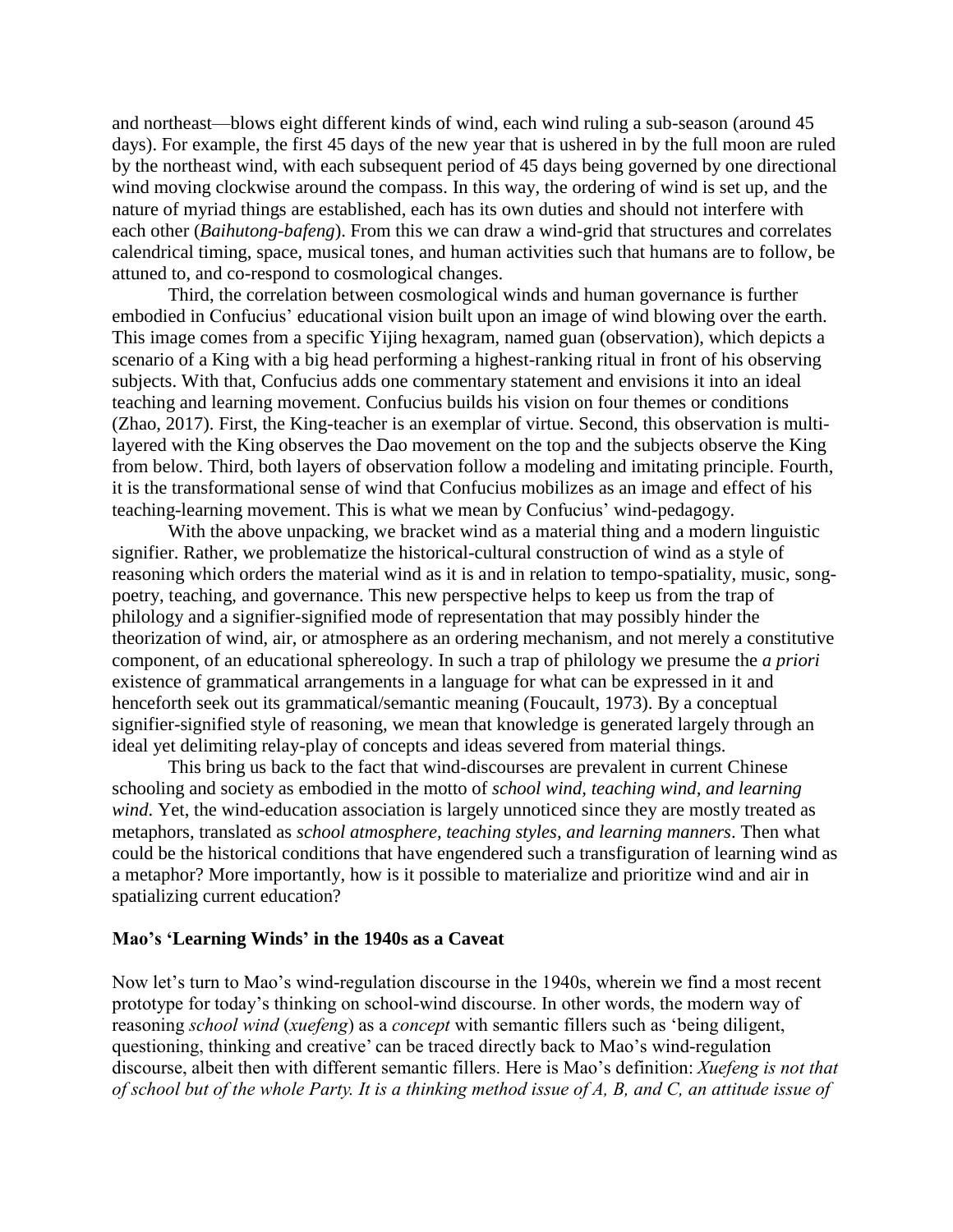*how we treat Marx-Leninism, a working attitude issue of all party members* (1942). With such a conceptual mode of reasoning, the inherent texture and tones of Chinese wind and its literal association with teaching and learning are nowhere visible and audible.

A brief note on Mao's wind-regulation is needed here. It starts with a learning call commanding all the Chinese Communist Party (CCP) cadres in the Yan'an revolutionary area to ruminate over the 22 designated directives, all published in CCP's then daily newspaper *Jiefang Ribao*, including Mao's three speeches, *Regulating Three Winds, Opposing Party Wind, and Reforming our Learning*. Cadres were directed to use these readings as norms for conducting merciless confessional self-reflection toward becoming a transformed *new person*. Retrospectively also called Thought Reform Movement, it is claimed to have achieved a revolutionary success in transforming and remodeling the thought of the whole CCP, paving a smooth way for Mao's subsequent Extermination Movement of the Others within the Party and finally winning Mao his leading power within the Party (Gao, 2000).

Mao's pedagogical strategies in this learning movement are as follows: A 'need' for selfreflection is first created by Mao's assertion that some defective winds (i.e., ways of thinking) exist among many intellectual party members (Zhao, 2015). His 'defective' judgment is further legitimized by asserting Marxism-Leninism, *Unifying Theory and Practice in One*, as the *only* truth in re-defining and measuring his concepts of 'true knowledge and real intellectuals.' Through making such radical yet self-rationalized judgment as 'many so-called intellectuals actually have less knowledge than peasants and workers,' a public humiliation and an obligation of self-reflection are invoked on intellectuals. Finally, Mao provides the 'right' learning method and guiding principles for how to conduct self-reflection mercilessly so that one can cut off one's old entire being toward becoming a transformed 'new person.' Mao's creative governing strategy, namely, requiring learners to share their confession in public meetings, encounters a huge psychological obstacle, since sharing confessional secrets means losing one's face in public and is humiliatingly shameful to most Confucian Chinese intellectuals. However, such deeprooted Confucian conceptualization of shame is discursively reframed as a glorious joy and a moral responsibility of any 'qualified' CCP member.

#### **New Gesture: Toward Embodying/Enacting a Communal Classroom Ambience**

Whereas Confucian pedagogy harnesses the primordial wind, Mao's early pedagogy attempts to regulate that wind in the service of a specific ordering of subjects. Thus, our point in detouring briefly through Mao's wind-regulating movement is to caution against deploying a notion of the educational atmosphere toward prescriptive ends, as if the classroom air could be reduced to a technique or technology that could be altered, tweaked, or otherwise modulated to achieve a predetermined goal. This is not to dismiss the idea that education should have objectives, of course, but rather to insist that such reductions return us to the cold stream of materialism that Berman (1982) denounces so passionately. This cold stream is represented by economistic distortions of marxism that would attempt to curtail it to a purely detached scientific analysis, or in Mao's wind-regulation, a monolithic ontological order. Instead, Berman argues that marxism provides 'a new image of the good life: not a life of definitive perfection… but a process of continual, restless, open-ended, unbounded growth' (p. 98).

Interestingly, we might turn to the Great Proletarian Cultural Revolution as an example of such a warm atmosphere. Here, Mao breaks from the Leninist principle of democraticcentralism, which confine criticism to inner-party meetings, and augments his wind-regulating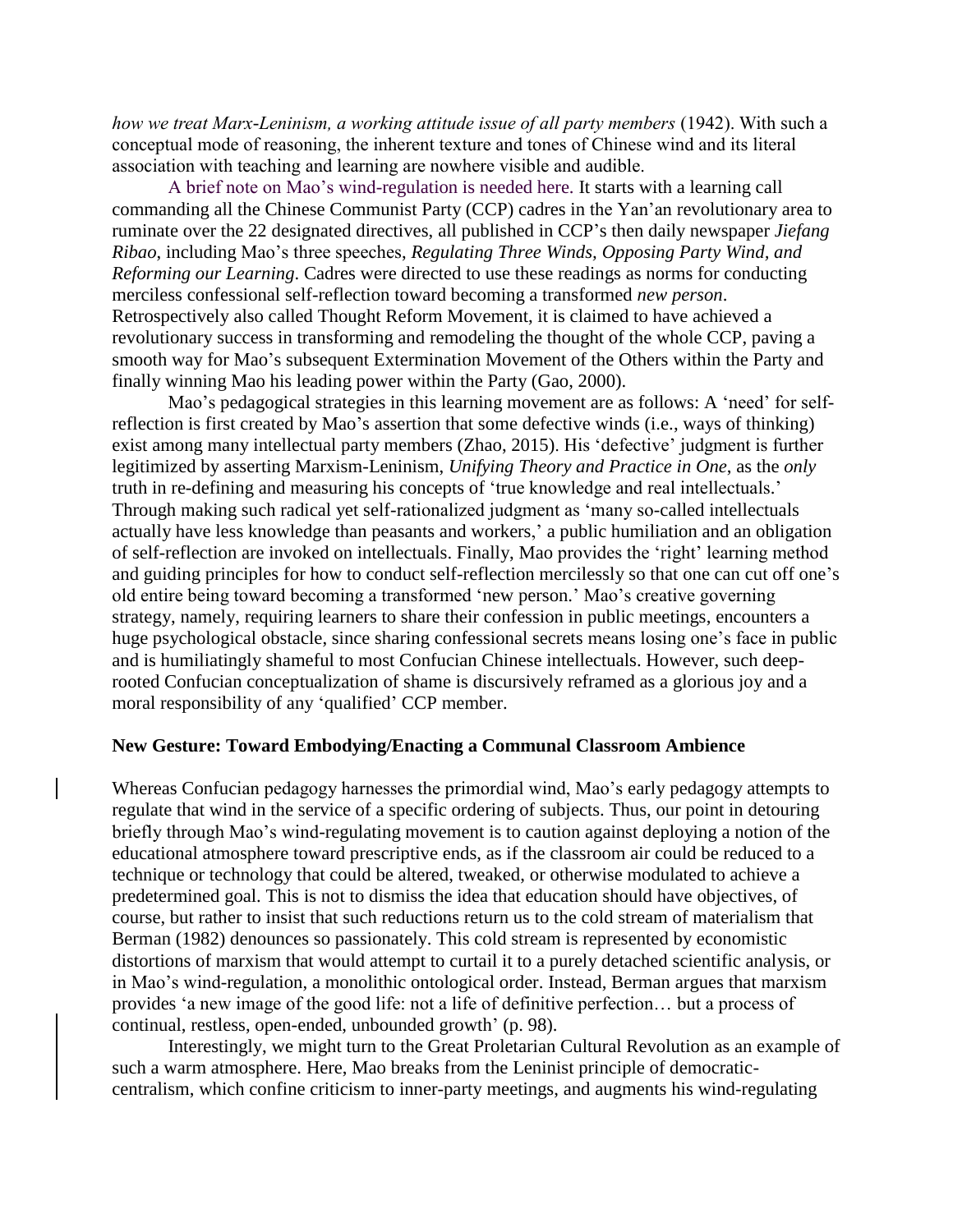pedagogy. The Cultural Revolution emerges from the struggle taking place in the Chinese Communist Party between the "capitalist roaders" and the socialists: should market mechanisms or social planning guide development? Rather than engage in debates or politicking, Mao's grouping put the question to the masses. While they did have a destination in mind, they didn't impose it through the military, the police, or the courts. In 1966, the Central Committee of the Party proposed sixteen *guidelines* for the revolution. These guidelines can be understood as an injection of wind-pedagogy into the Chinese Revolution. There is the dual movement from top to bottom, from leadership to masses. In particular, the masses are called to "put daring above everything else" and to "Caste out fear. Don't be afraid of disturbances" (Central Committee of the Chinese Communist Party, 1966). Here, the masses are the wind blowing over the Earth.

Our educational sphereology and the materialist pedagogy of the wind that it inaugurates, then, is not rooted in a never-ending unfolding of logic or in the sublimation or supersession of opposites. Neither does it occupy one side of the physics/metaphysics or nature/culture binary. The air isn't easily understood or experienced with rigid—or 'rigorous'—analytical or ontological frameworks. In taking the educational atmosphere seriously, then, we are left with no choice but to develop a fluid, dynamic, open, and opaque materialism. What we have is the air and the wind conceived of not as literal or figural elements, but rather as an educational mode of life and a mode of educational life. As we co-construct our educational atmospheres, we are called to be attentive to the ways in which we are traversed by others, by history, by the world, in ways that are always powerful but often barely perceptible.

Both air and wind are morphologically dynamic, rather than fixed entities. Their fluid intersections with human bodies disrupts the enclosure of human subjectivities as a cognitive construct. This shared fluidity of air and wind can be treated as an educational mode of life and a mode of educational life. Such a treatment further foregrounds a shared materialist grounding of *being in* and *being with* behind the Chinese wind and the Western air, both of which have two significant implications for enacting/embodying a tempo-spatial dynamic aerial pedagogy. First, the fact that students are subsumed in a *being-in-the air/wind* melts ego-centered subjectivity into material ontological co-being, ontological in the sense that human beings are *being with*  each other not just cognitively but also material-bodily. Seen this way, individual learning which is prioritized in today's classrooms becomes a communal *study* wherein students are ecologically inter-related and ethically traversed-moved with each other through the air, the affect, the pheromones, and the subsistent fluid, dynamic, open, and opaque tempo-spatiality of the each other.

Second, this aerial ontological *being-in* and *being-with* can't be assumed to already be there, as it is an effect of historical-cultural-political negotiations and needs to pedagogically cultivated, constructed, and reconstructed dynamically. Subjectivity is cut across and through by identity, history, economics, in a word: materiality. Engaging this materiality pneumatically, however, positions it as open to unexpected transformations and penetrations. We are not on solid ground here, and so are left with a series of questions. For example, how is it possible for educational subjects to *see, enact, and embody* our ecological co-being with materiality in educational spaces? How do we revise anthropological dominance in educational ambience? How can we institute our own cultural revolutions in our educational and political movements?

#### **References**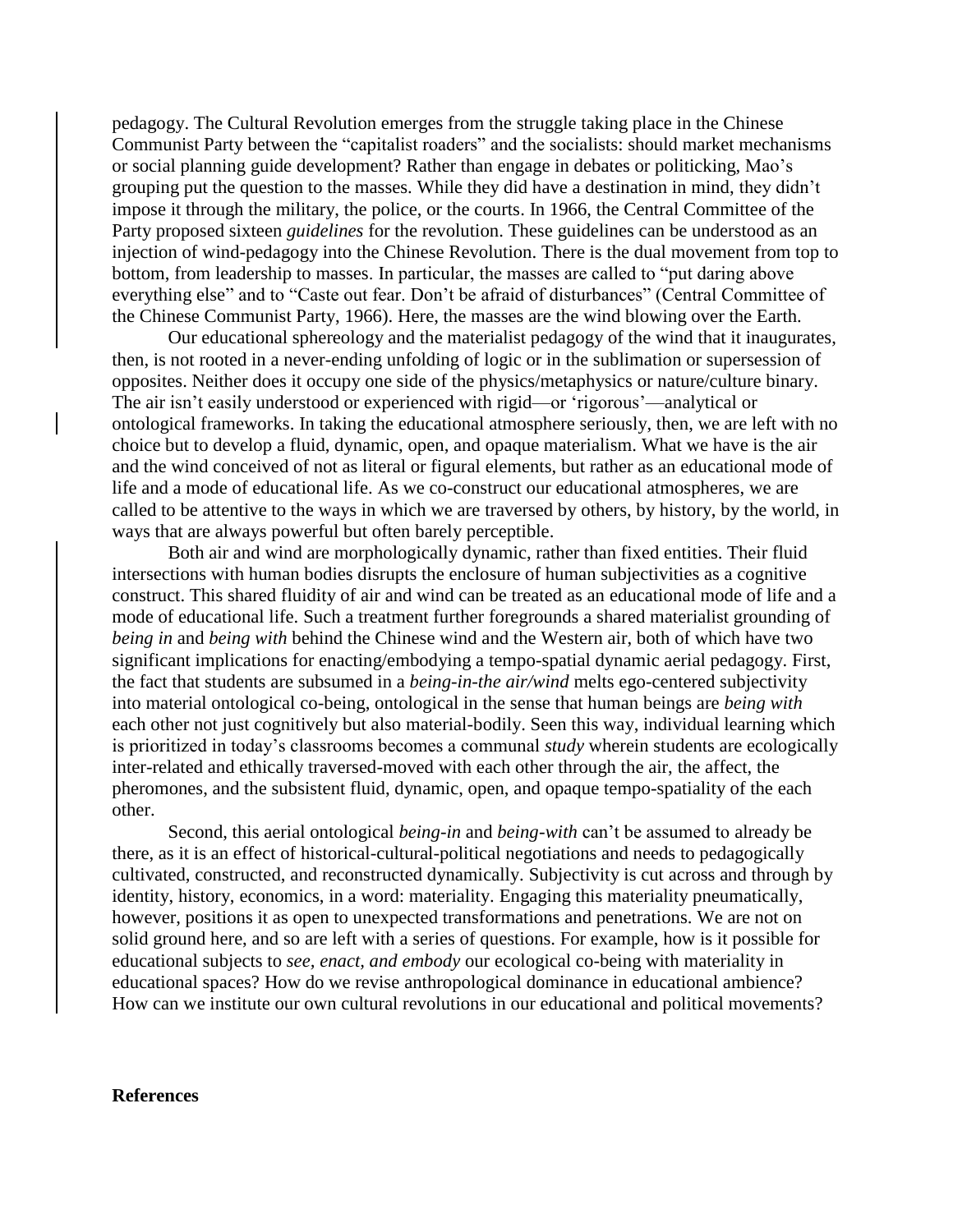Berman, M. (1982). *All that is solid melts into air: The experience of modernity*. New York: Penguin Books.

Brennan, T. (2004). *The transmission of affect*. Ithaca: Cornell University Press.

Central Committee of the Chinese Communist Party. (1966). Decision of the Central Committee of the Chinese Communist Party concerning the Great Proletarian Cultural Revolution. Retrieved from: http://www.massline.org/PekingReview/PR1966/PR1966-33g.htm.

- Dallair, M. (2011). *Teaching with the Wind: Spirituality in Canadian Education*. University Press of America, Inc.
- Ferrare, J.J., & Apple, M.W. (2010). Spatializing critical education: Progress and cautions. *Critical Studies in Education*, 51(2), 209-221.
- Ford, D.R. (2016). A pedagogy *for* space: Teaching, learning, and studying in the Baltimore Rebellion. *Policy Futures in Education*, 14(2), 176-193.
- Ford, D.R. (2017). *Education and the production of space: Political pedagogy, geography, and urban revolution*. New York: Routledge.
- Foucault, M. (1973). *The Order of Things: An Archaeology of the Human Sciences.* NewYork: Vintage Books.
- Gao, H. (2000). *Hongtaiyang shi zenyang shengqi de: Yan'an zhengfeng yundong de lailongqumai [How the red sun rises: the complete process of yan'an wind-regulation movement]*. Hongkong: Hongkong Chinese University Press.
- Graham, A. C. (1986). *Yin-yang and the nature of correlative thinking*. Singapore: The Institute of East Asian Philosophies.
- Han, S. (2013). Confucian States and Learning Life: Making Scholar-Officials and Social Learning a Political Contestation. *Comparative Education,* 49(1): 57-71.
- Hsu, E. (2007). The Experience of Wind in Early and Medieval Chinese Medicine. *Journal of the Royal Anthropological Institute* (N.S.): 117-134.
- Hung, R., & Stables, A. (2011). Lost in space? Located in place: Geo-phenomenological exploration and school. *Educational Philosophy and Theory*, 43(2), 193-203.
- Irigaray, L. (1983/1999). *The forgetting of the air in Martin Heidegger* (trans. by M.B. Mader). Austin: University of Texas Press.
- Jarvis, P. (2010). *Adult Education and Lifelong Learning: Theory and Practice*. London: Routledge.
- Kuriyama, S. (1994). The Imagination of Winds and the Development of the Chinese Conception of the body. In Zito, A & T. E. Barlow (Eds.), *Body, Subject, and Power in China (pp. 23-41)*. Chicago University Press.
- Lewis, M. E. (1990). *Sanctioned Violence in Early China*. State University of New York Press.
- Mao, Z. D. (1942). 'Regulating three winds' (zhengdun xuefeng, dangfeng, wenfeng), *Jiefang Ribao*, April 27, 1942.
- Marx, K. (1963). *The eighteenth Brumaire of Louis Bonaparte*. New York: International Publishers.
- Morin, M-E. (2009). Cohabiting in a globalised world: Peter Sloterdijk's global foams and Bruno Latour's cosmopolitics. *Environment and Planning D: Society and Space*, 27(1),
- Peters, M. (1996). *Poststructuralism, politics and education*. Westport: Bergin & Garvey.
- Ringrose, J. (2011). Beyond discourse? Using Deleuze and Guattari's schizoanalysis to explore affective assemblages, heterosexually striated space, and lines of flight online and at school. *Educational Philosophy and Theory*, 43(6), 598-618.